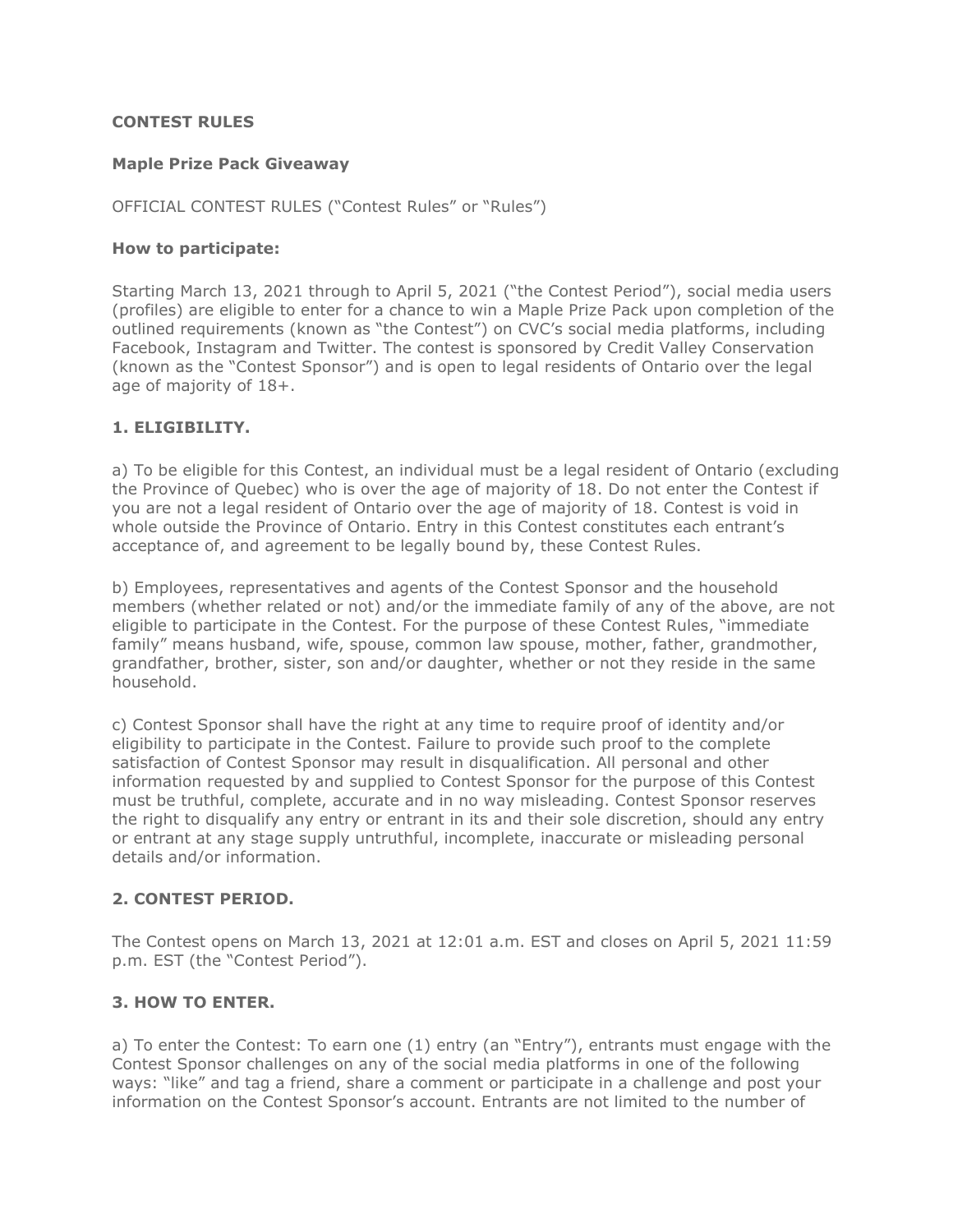contest challenges they participate in. An extra entry will be granted for those who repost the contest challenges using the hashtag  $\#CVCg$  iveraway.

b) There is no purchase necessary to participate in the Contest. Members of the public can enter the contest for FREE by visiting CVC's social media platforms and responding/ engaging with each challenge during the Contest Period.

c) In the event of a dispute as to the identity of the person submitting an online Entry, the Contest Sponsor reserves the right, in its sole and absolute discretion, to deem the entrant to be the authorized account holder of the social media account name (handle) associated with the entry. For the purpose of these Contest Rules, "authorized account holder" of a social media account name (handle) is defined as the natural person who is assigned to an e-mail address by an Internet access provider, on-line service provider, or other organization responsible for assigning e-mail addresses for the domain associated with the submitted e-mail address. Each entrant may be required to provide the Contest Sponsor with proof that the entrant is the authorized account holder of the social media account name (handle) associated with the applicable entry.

# **4. PRIZE.**

There will be one Maple Prize Package (known as "the Prize") which includes the following items:

- One (1) Conservation Parks Family and Friends membership,
- one (1) 250mL bottle of maple syrup and
- your choice of a Maple Syrup Fest patch or pin

The Conservation Parks membership grants access to the following gated locations:

Albion Hills Conservation Area, Caledon; Black Creek Pioneer Village, Toronto; Boyd Conservation Area, Vaughan; Bruce's Mill Conservation Area, Stouffville; Glen Haffy Conservation Area, Caledon; Heart Lake Conservation Area, Brampton; Island Lake Conservation Area, Orangeville; Ken Whillans Resource Management Area, Caledon; Kortright Centre for Conservation, Woodbridge; Petticoat Creek Conservation Area, Pickering; Terra Cotta Conservation Area, Halton Hills and Tommy Thompson Park, Toronto.

The Prize is subject to the following conditions, and can change any time:

- 1. The prize must be taken as offered and is not redeemable for cash.
- 2. The prize cannot be sold.
- 3. The Prize cannot be substituted, redeemed or exchanged for cash, credit or alternative prizes, except in the Contest Sponsor's sole discretion. No credit or reimbursement will be provided if the Prize is not taken. The Prize cannot be combined with any other promotional offer or offers provided by the Contest Sponsor.

Retail Value: Each prize has a retail value of \$162.50 (includes HST) CAD.

The Prize is subject to all of the terms and conditions as stated by the Contest Sponsor and will be delivered to the confirmed Winner directly from Contest Sponsor to the address provided after the potential Winner has been successfully contacted and notified of his/her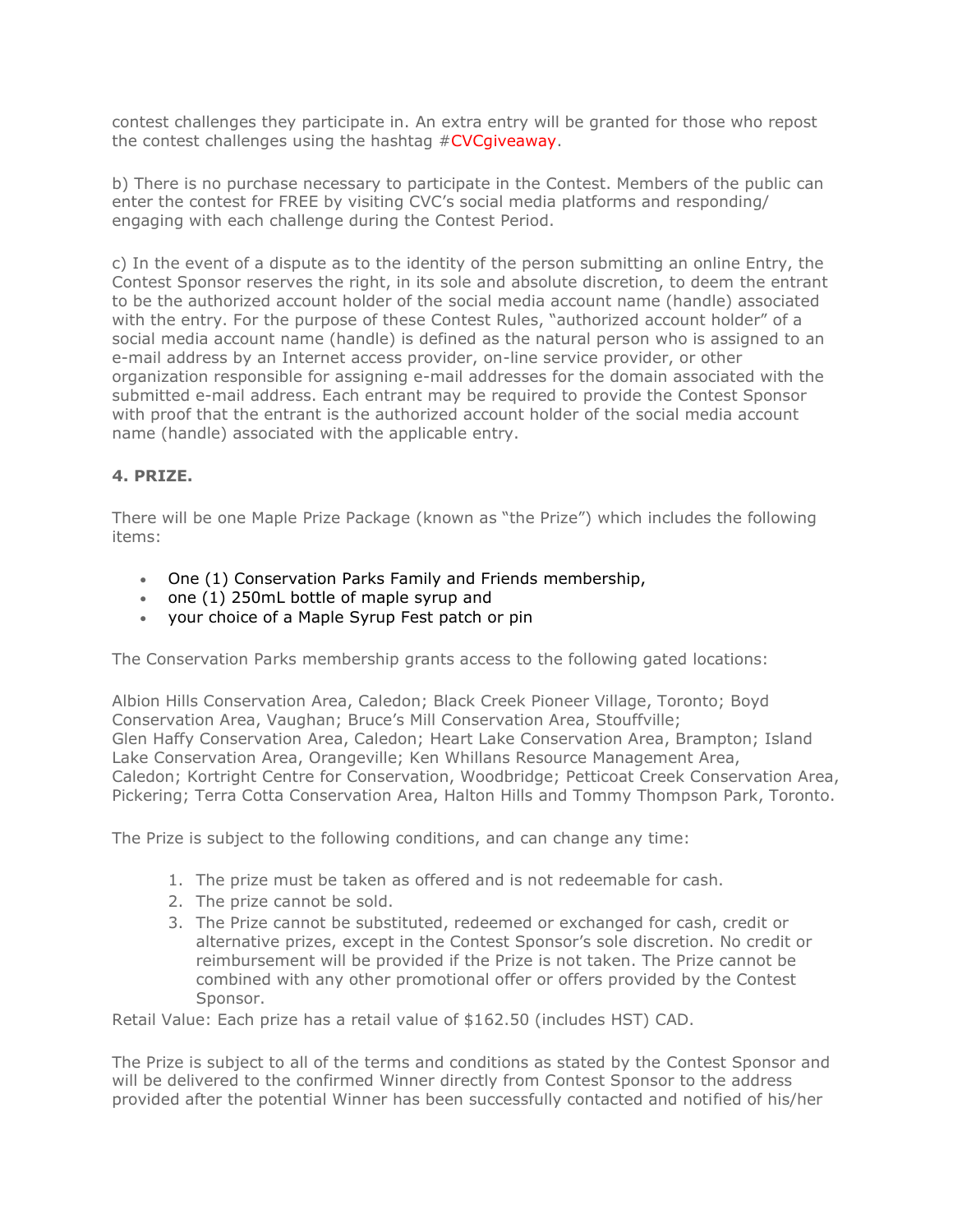Prize and has fully complied with the Contest Rules. Shipped Prizes shall not be insured and neither the Contest Sponsor nor any of the Released Parties (mentioned below) shall assume any liability for lost, damaged or misdirected Prizes.

# **5. ELIGIBLE WINNER SELECTION.**

One winner shall be selected as follows:

a) The odds of being selected as a potential Winner are dependent upon the number of eligible Entries submitted and received in accordance with these Contest Rules. The price will be issued following the end of the contest period. A Winner will be selected by a random draw from all eligible Entries submitted and received in accordance with these Contest Rules.

b) Following the Draw Date, the Contest Sponsor or its representatives will make no less than three (3) attempts to contact the eligible Winners by direct message, during the ten (10) day period (the "Contact Period") immediately following the Draw Date. Upon notification, the eligible Winner must respond by replying back to the direct message and then telephone to the contact provided in the notification, and the eligible Winner's responses must be received by the Contest Sponsor by no later than 5:00 PM EST on the required return date stipulated in such notification. If a potential Winner does not respond in accordance with these Contest Rules, he/she may be disqualified, at the sole and absolute discretion of the Contest Sponsor, in which event they will not receive the Prize and another potential Winner may be selected from the remaining eligible Entries, in the Contest Sponsor's sole discretion, whom the Contest Sponsor or its representatives will attempt to contact, and who must respond or will be subject to disqualification, in the same manner (adjusting timeframes, including the Contact Period, accordingly). The Contest Sponsor is not responsible for the failure for any reason whatsoever of the eligible Winner to receive notification or for Contest Sponsor to receive the eligible Winner's response.

c) Before being declared the confirmed Winner, each eligible potential Winner will be required to answer a time-limited mathematical skill-testing question during a pre-arranged communication method and comply with the Contest Rules. Without limiting the generality of the forgoing, the Contest Sponsor reserves the right, in its sole and absolute discretion, to administer an alternate test of skill as it deems appropriate based on the circumstances and/or to comply with applicable law. No individual will be declared a Winner until the Contest Sponsor officially confirms s/he as the Winner in accordance with the Contest Rules.

# **6. RELEASE.**

a) The Winner will be required to execute a legal agreement and release ("Release") that confirms each Winner's:

- Eligibility for the Contest and compliance with these Contest Rules;
- Acceptance of the Prize as offered;
- Release of the Contest Sponsor and its respective affiliates, employees, directors, officers, sponsors and administrators (the "Released Parties") from any and all liability for any loss, harm, damages, cost or expense arising out of participation in this Contest, participation in any Contest-related activity or the acceptance, use, or misuse of the Prize or any portion thereof, including but not limited to costs, injuries, losses related to personal injuries, death, damage to, loss or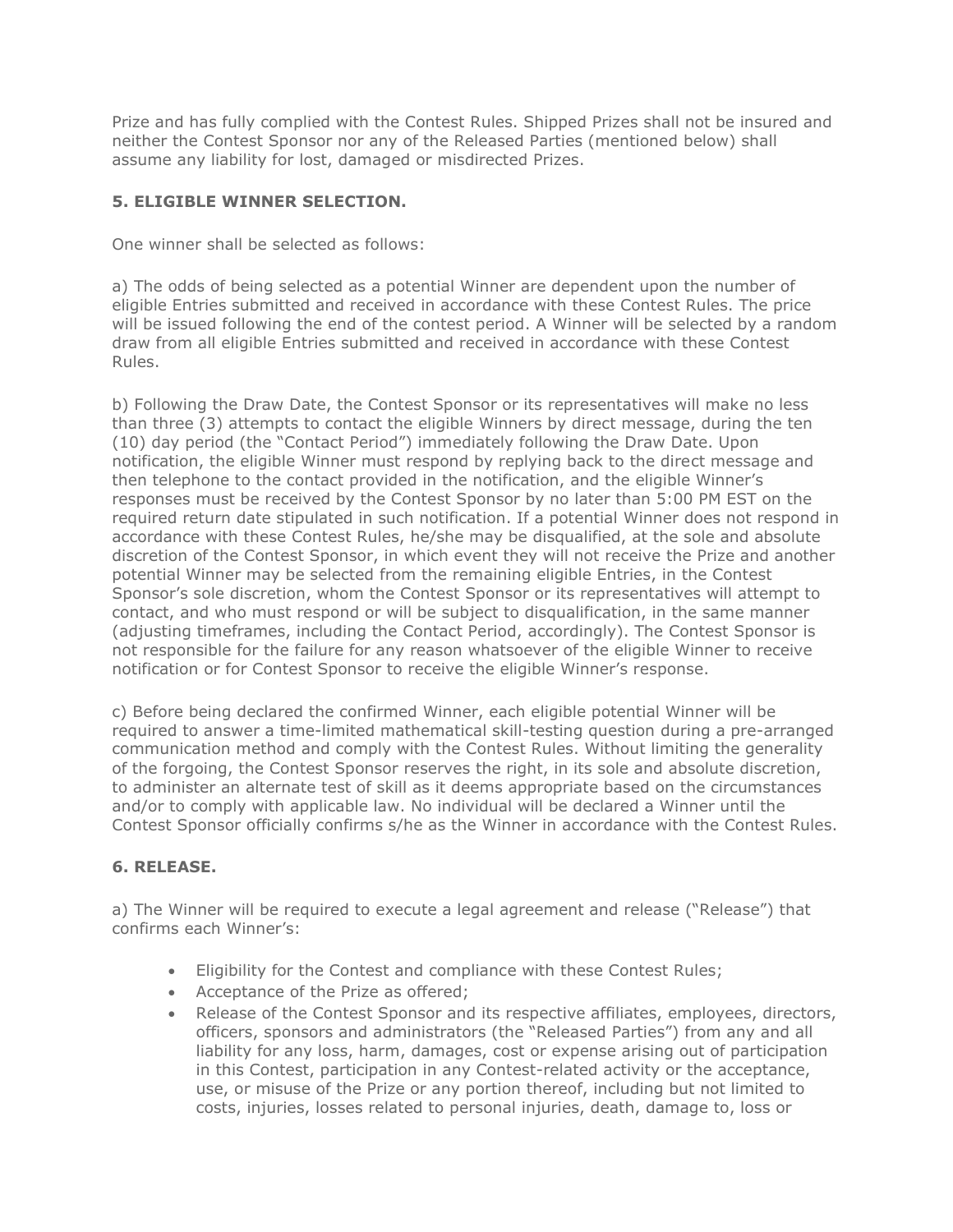destruction of property, rights of publicity or privacy, defamation, or portrayal in a false light, or from any and all claims of third parties arising there from; and

• Grant to the Contest Sponsor's individual discretion, to produce, reproduce, publish, broadcast, communicate by telecommunication, exhibit, distribute, adapt and otherwise use or re-use each Winner's name, photograph, likeness, voice and biography, in any and all media now known or hereafter devised, in connection with the Contest and the promotion and exploitation thereof.

b) the executed Release must be returned within five (5) business days of the verification as a Winner or the selected potential Winner may, in the sole discretion of the Contest Sponsor, be disqualified and the Prize be forfeited.

# **7. LIMITATION OF LIABILITY.**

a) The Released Parties assume no responsibility or liability for lost, late, misdirected or incomplete Entries, notifications, responses, replies requests or any Release, or for any telephone, hardware, software or technical malfunctions that may occur, including but not limited to malfunctions that may affect the transmission or non-transmission of an Entry. The Released Parties are not responsible for any incorrect or inaccurate information, whether caused by any of the equipment or programming associated with or utilized in the Contest or by any technical or human error which may occur in the administration of the Contest. The Released Parties assume no responsibility for any error, omission, interruption, deletion, defect, delay in operation or transmission, communications line failure, theft or destruction or unauthorized access to, or alteration of, Entries. The Released Parties are not responsible for any problems, failures or technical malfunction of any telephone network or lines on account of technical problems or otherwise.

b) The Released Parties assume no responsibility or liability in the event that the Contest cannot be conducted as planned for any reason, including those reasons beyond the control of Contest Sponsor, such as infection by tampering, unauthorized intervention, fraud, technical failures, or corruption of the administration, security, fairness, integrity or proper conduct of this Contest.

# **8. CONDUCT.**

By entering this Contest, each entrant agrees to be bound by these Contest Rules. Each entrant further agrees to be bound by the decisions of the Contest Sponsor's, which shall be final and binding in all respects. The Contest Sponsor reserves the right, in its sole discretion, to disqualify any entrant found to be:

- 1. violating the Contest Rules;
- 2. tampering or attempting to tamper with the entry process or the operation of the Contest;

# **9. PRIVACY & USE OF PERSONAL INFORMATION.**

By participating in the Contest, the entrant:

a) grants to the Contest Sponsor the right to use his/her name, mailing address, telephone number, and email address (the "Personal Information") for the purpose of administering the Contest, including, but not limited to, contacting the Winner;